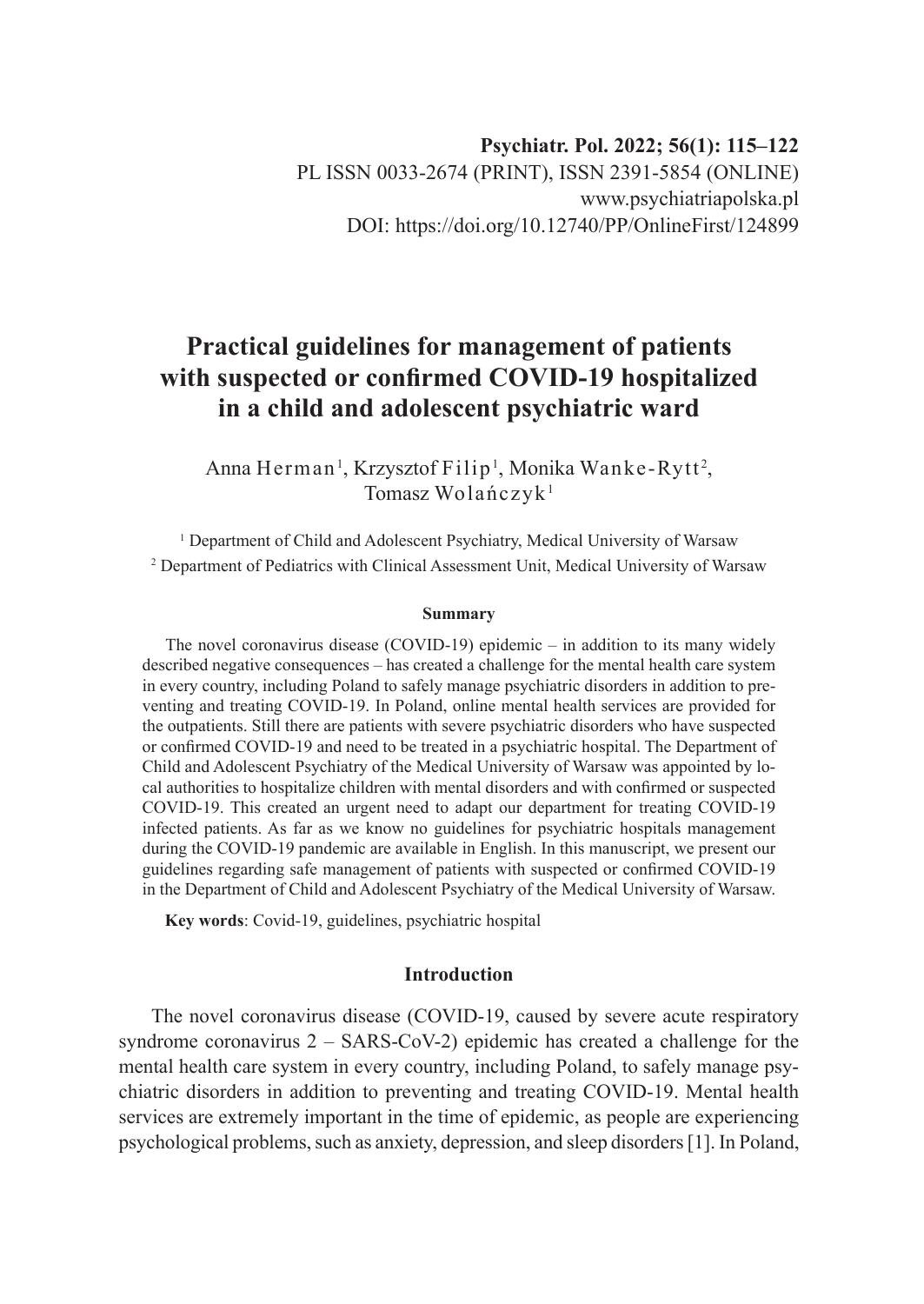online mental health services are provided for the outpatients. Still there are patients with severe psychiatric disorders who have suspected or confirmed COVID-19 and need to be treated in a psychiatric hospital.

Initially, the Ministry of Health recommended creation of psychiatric wards for patients infected with SARS-CoV-2 for adults, while children should be hospitalized in infectious wards. Psychiatric treatment in these wards would be carried out with the participation of consultative psychiatrists. Currently, the recommendations of the Ministry of Health provide for the creation of two psychiatric wards for children and adolescents with confirmed COVID-19 in Poland (these recommendations are available on the website of the Ministry of Health: https://www.gov.pl/web/zdrowie/wytycznedla-poszczegolnych-zakresow-i-rodzajow-swiadczen).

The Department of Child and Adolescent Psychiatry (DCAP) of the Medical University of Warsaw was appointed by local authorities to hospitalize children and adolescents aged 3–18 years with confirmed COVID-19 or symptoms of SARS-CoV-2 infection who require emergency psychiatric hospitalization. In accordance with the guidelines of the Polish Ministry of Health concerning a patient's admission to our Department of Child and Adolescent Psychiatry, the patient must meet the criteria for admission to a psychiatric hospital in accordance with Article 23 (1) of the Mental Health Protection Act of 19 August 1994, regardless of whether he/she give informed consent or not, and at the same time:

- a) have confirmed COVID-19 or
- b) have the following symptoms: body temperature 38C or higher, dyspnea (more than 20 breaths per minute) and cough, or
- c) be in home quarantine due to possible SARS-CoV-2 exposure.

Due to the assumption that patients requiring psychiatric hospitalization are not able to cooperate in the area of sanitary recommendations, The Ministry of Health issued a recommendation that patients quarantined and requiring psychiatric hospitalization should be admitted to wards for patients with confirmed or suspected COVID-19.

As in other psychiatric wards in our department patients share common dining and bathroom spaces. Normally psychiatric inpatients participate in group activities which increase patient to patient contact. Due to their poor self-control and inadequate insight, they may be incapable of practicing infection control measures to protect themselves and others [2]. This created the necessity to reorganize our work for the time of COVID-19 epidemic.

As far as we know, The Chinese Society of Psychiatry provided recommendations for psychiatric hospitals management during the COVID-19 epidemic, such as: psychiatric hospitals should reduce outpatient visits, tighten admission criteria, and shorten the length of hospitalization. For newly admitted psychiatric patients, isolation wards should be set up and visiting should be suspended to minimize the potential risk of infection [3, 4].So far, no English translation of these documents is available.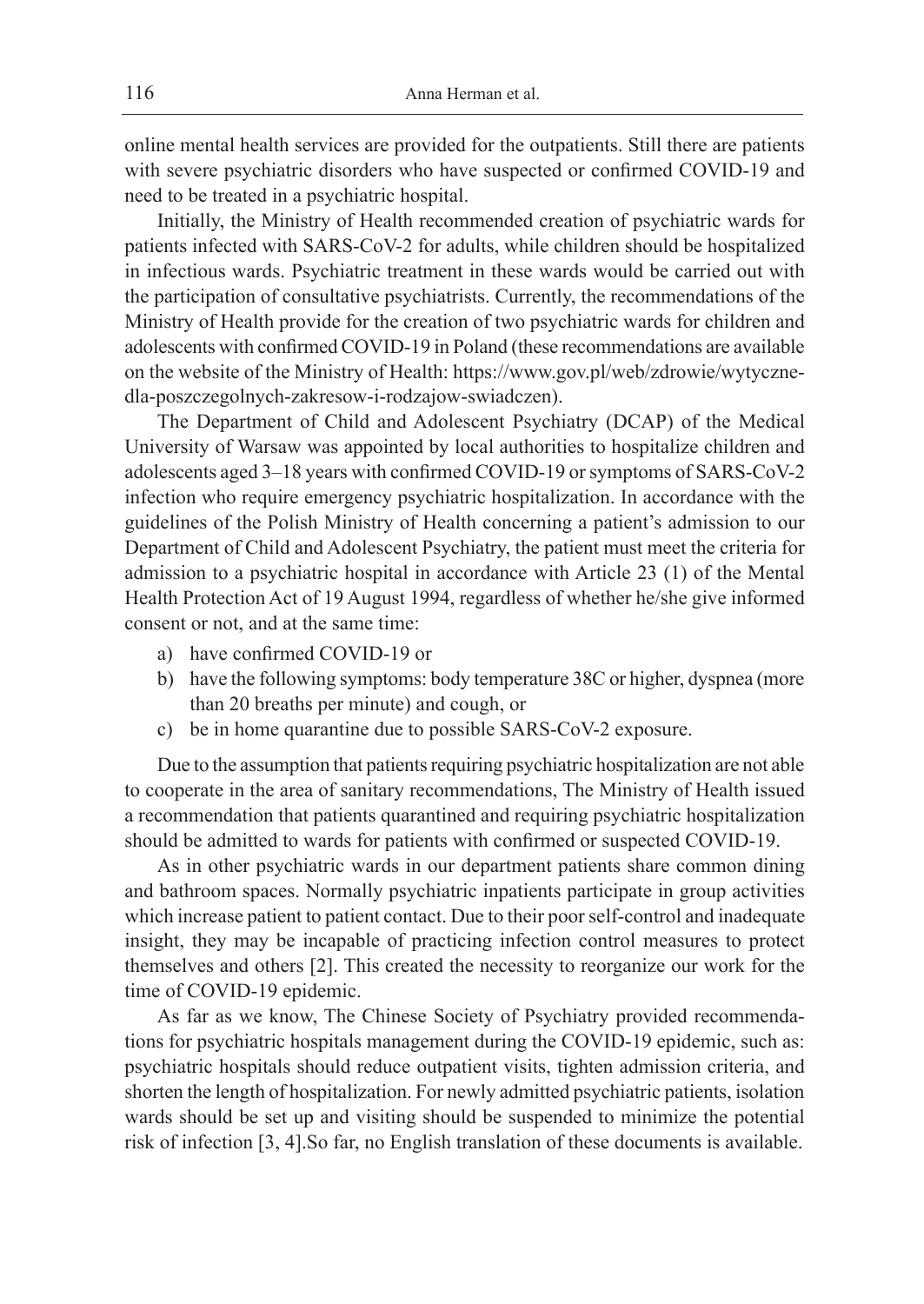#### **Purpose**

The purpose of these guidelines is to provide detailed instructions to the staff of the Department of Child and Adolescent Psychiatry regarding management of patients with suspected or confirmed COVID-19.

#### **Definitions**

COVID-19 is a disease caused by the new coronavirus (SARS-CoV-2). SARS-CoV-2 is transmitted via droplets and fomites during close unprotected contact. Typical signs and symptoms include: fever, dyspnea, dry cough, headache, fatigue, abdominal pain. Children may have an asymptomatic infection. They can be carriers of the virus, which is associated with the risk of spreading the infection among people in close proximity [5, 6]. A person suspected of being infected with SARS-CoV-2 is anyone who: had close contact with a person with a laboratory confirmed SARS-CoV-2 infection or a person under quarantine within the last 14 days (close contact of a probable or confirmed case was defined as the definition of ECDC from 02.03.2020 [7]).

### **Rules of conduct**

- 1. Each patient who meets the criteria specified by the MoH (see above) is admitted to the Infectious Emergency Department (IED-COVID) in accordance with patient streaming algorithm.
- 2. A patient with confirmed COVID-19 is consulted by a psychiatrist in the IED-COV-ID. In case of any unpredicted behavior of the patient, the consultant psychiatrist puts on 'full protection' personal protective equipment (PPE): a reinforced surgical gown, a FFP3 or FFP2 mask, 2 pairs of gloves, an eye/face protection – goggles or face shield, a medical cap, an apron. The psychiatrist decides whether a patient with a mental disorder poses a threat to his/her own life or life and health of others and decides whether to admit the patient to the DCAP or refer him/her to his/hers current place of stay or treatment.
- 3. A patient with a temperature above 38C, dyspnea (breaths >20/min.) and cough is hospitalized in the Observation-infectious Ward where he/she is consulted by a psychiatrist. Depending on the consultation result and the test result:
	- a) if he/she requires psychiatric hospitalization due to the threat to life and health and has a positive test result, he/she is hospitalized in the DCAP;
	- b) if he/she requires psychiatric hospitalization and has a negative test result, he/ she is discharged and referred to another psychiatric hospital for uninfected children and adolescents;
	- c) if he/she does not require psychiatric hospitalization, the decision is made by the Observation-infectious Ward.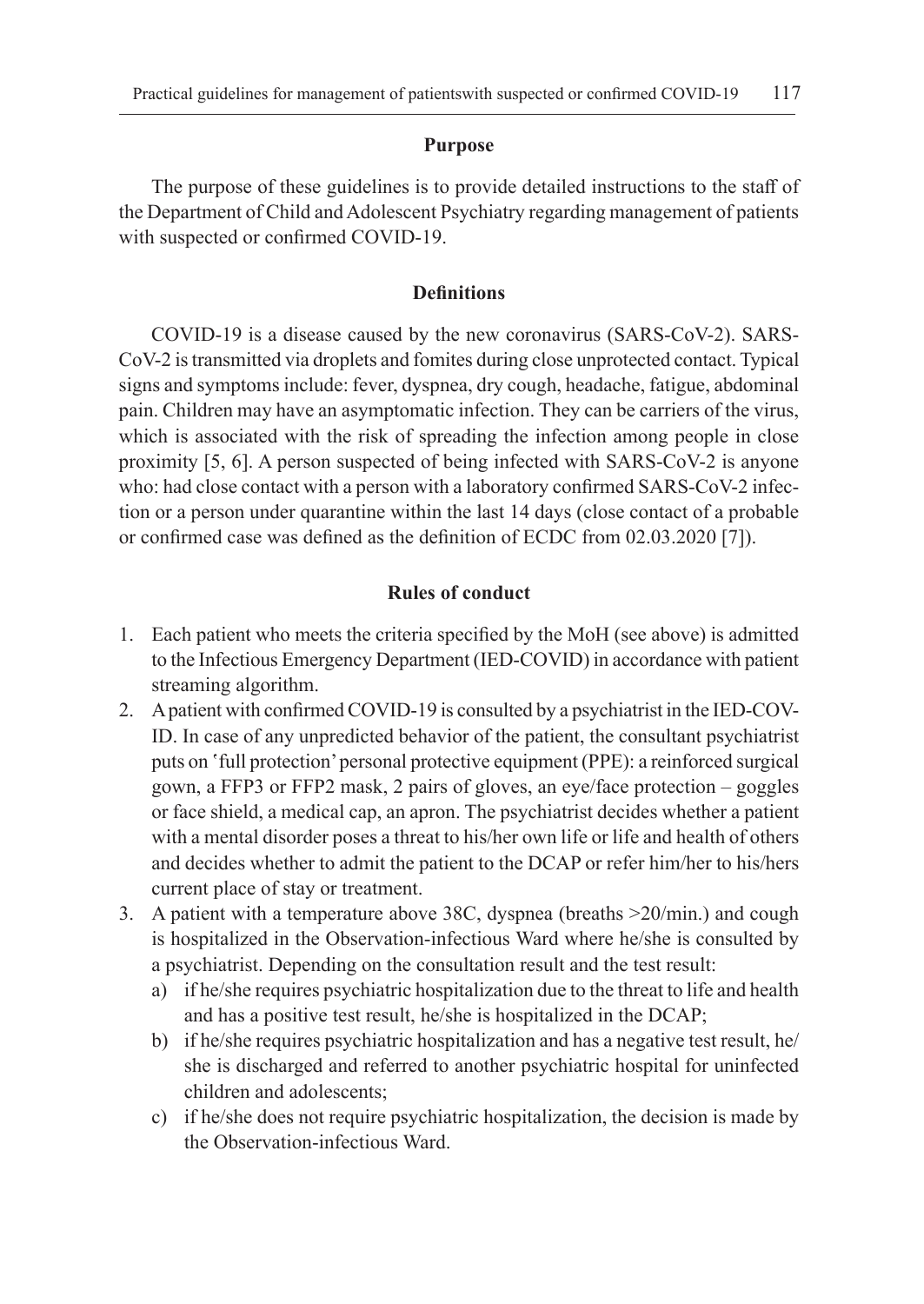- 4. A patient in quarantine and showing no signs of infection is consulted in the IED by the consultant psychiatrist. Due to the inability to predict the patient's behavior, the consultant psychiatrist puts on 'full protection' PPE. The consultant psychiatrist decides if a patient with mental disorder poses a threat to his/her life or life or health of other people, and decides where he/she will wait for the test result for COVID-19: hospitalized in the DCAP or at home under the strict supervision of the parents. After receiving the test results, depending on the result, the patient is hospitalized in the DCAP or is referred to another psychiatric hospital for uninfected children and adolescents.
- 5. Pediatric and neurological examination should be performed in the IED-COVID or in the Observation-infectious Ward to avoid having to be re-examined in the DCAP.
- 6. Admission to the psychiatric ward takes place after a telephone information from the IED-COVID.
- 7. Before the patient is admitted to the DCAP, an isolation room is being prepared.
- 8. In the DCAP, 10 patients can be hospitalized at the same time, which is the number of patients corresponding to the number of isolation rooms.
- 9. The patient with one caregiver (both in surgical masks) is admitted to the ward by a nurse wearing a surgical mask, an apron and gloves and is immediately directed to the isolation room the number of which was specified earlier in the phone call. During this time, the staff should maintain spatial distance of at least 2 m from the patient.
- 10. A maximum of one caregiver stays with the child in the ward if possible. The caregiver does not leave the isolation room for the entire period of hospitalization. The caregiver should be informed about the risk of remaining in an isolation room with the infected child and about the prohibition to leave the room (informed consent must be obtained from the caregiver on admission). The caregiver communicates with the staff by phone or through closed doors which enable eye contact thanks to the glass placed there and good audibility.
- 11. Entries to the isolation room must be kept to a minimum; only one nurse from the shift (if possible) and only one doctor enter the isolation room:
	- a) the doctor collects information from the caregiver and conducts a psychiatric examination in the patient's isolation room at a distance of at least 2 meters from him/her, observing the safety zones marked in the room – during the interview and the examination the patient and the caregiver remain in the marked safe zone;
	- b) rules for putting on and taking off personal protective equipment according to a separate procedure in force in a given healthcare facility;
	- c) pediatric, neurological and psychiatric examination, nursing procedures, blood sample collection of a new or agitated patient are performed in 'full protection' PPE;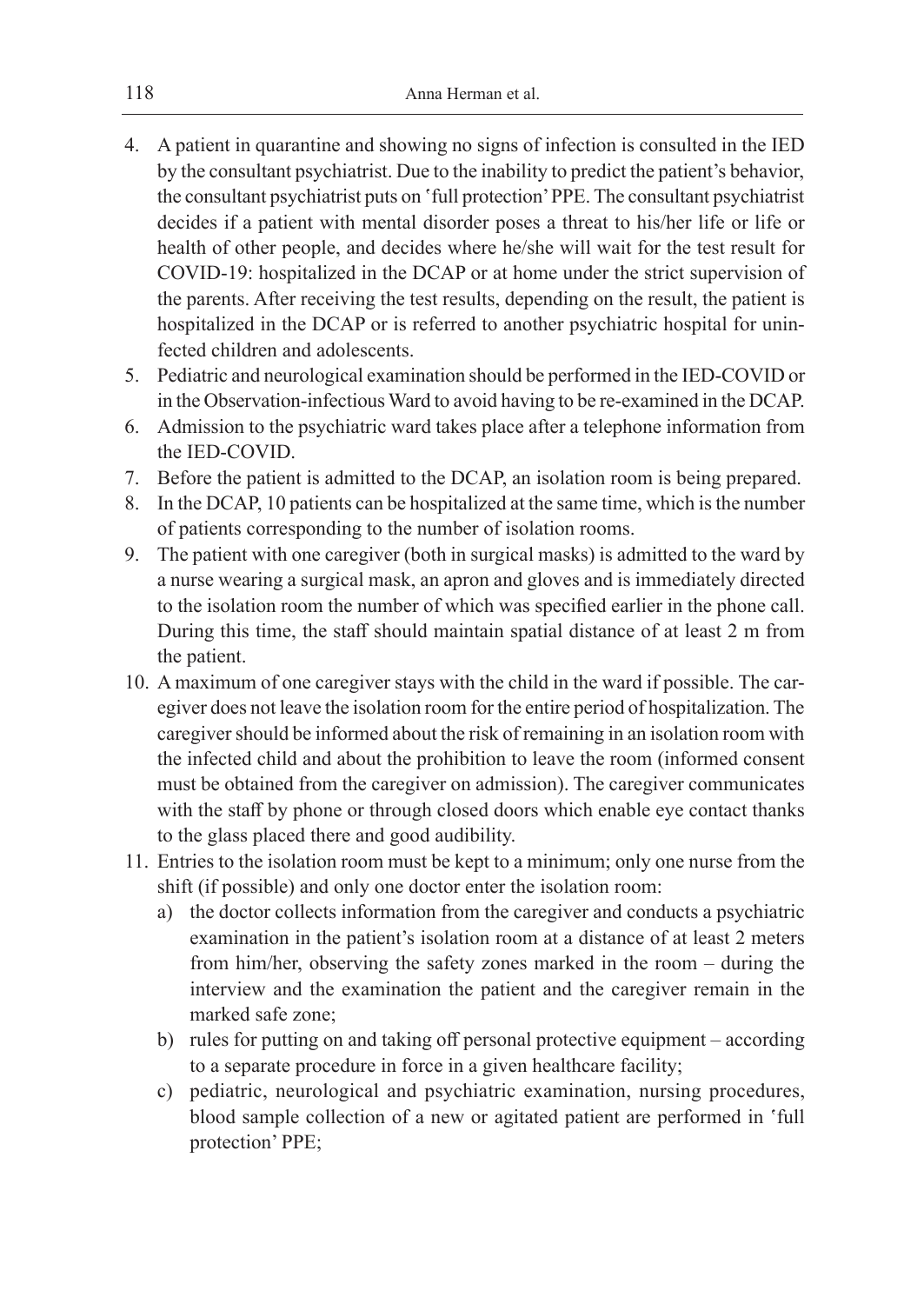- d) psychiatric assessment, interview and mental status examination of a stable patient with established diagnosis: the principles of droplet isolation precautions are used and the following personal protective equipment is used: a surgical mask, an apron, goggles or visor, disposable gloves;
- e) blood samples for follow-up tests are collected by a nurse if necessary with the help of a doctor as described in a separate procedure in force in a given healthcare facility;
- f) before entering the isolation room the doctor, if possible, informs the nurse about the necessity of additional equipment;
- g) depending on the patient's clinical condition, the use of reusable instruments (blood pressure monitor, cardiomonitor, pulse oximeter) should be kept to a minimum. Equipment used in the isolation room should remain in the room.
- 12. In situations where the intervention requires only talking to the caregiver (questions about patient symptoms, answers to parent's questions), the doctor should contact the parent by phone, through the closed door of the room or in writing.
- 13. A register of all persons who enter the isolation room is kept by a nurse. (responsible person: shift nurse); the list is kept at the nurses' station.
- 14. The caregiver should perform self-observation (daily temperature measurements, COVID-19 symptom assessment). If the caregiver is in a good general condition, he/she stays in the isolation room with the child. In case of deterioration of the caregiver's general condition, he/she should be taken to the hospital treating adults suffering from COVID-19.
- 15. Any suspected or confirmed SARS-CoV-2 infection should be reported to the County Sanitary Inspector in Warsaw.
- 16. Any confirmed SARS-CoV-2 infection should be reported with a list of people (patients and staff) who had close contact with a COVID-19 confirmed person without the recommended PPE
- 17. Nutrition: the staff delivering meals do not enter the psychiatric ward. Meals are moved into boxes in the vestibule. Meals for the patient and the caregiver are provided by the psychiatric ward staff. The patient's family may not enter the DCAP. If the family has to pass on items, one person from the outside leaves these items in the vestibule. Meals and oral medications are delivered to the patient's room by a nurse wearing a surgical mask, an apron and gloves while the patient and the caregiver remain in the marked safety zone. The patient receives oral medications in the kidney bowl, he/she takes the medication under the visual control of the nurse (through the window in the door). In case of doubt as to the patient's cooperation, the drug is administered by a nurse wearing 'full protection' PPE in direct contact with the patient.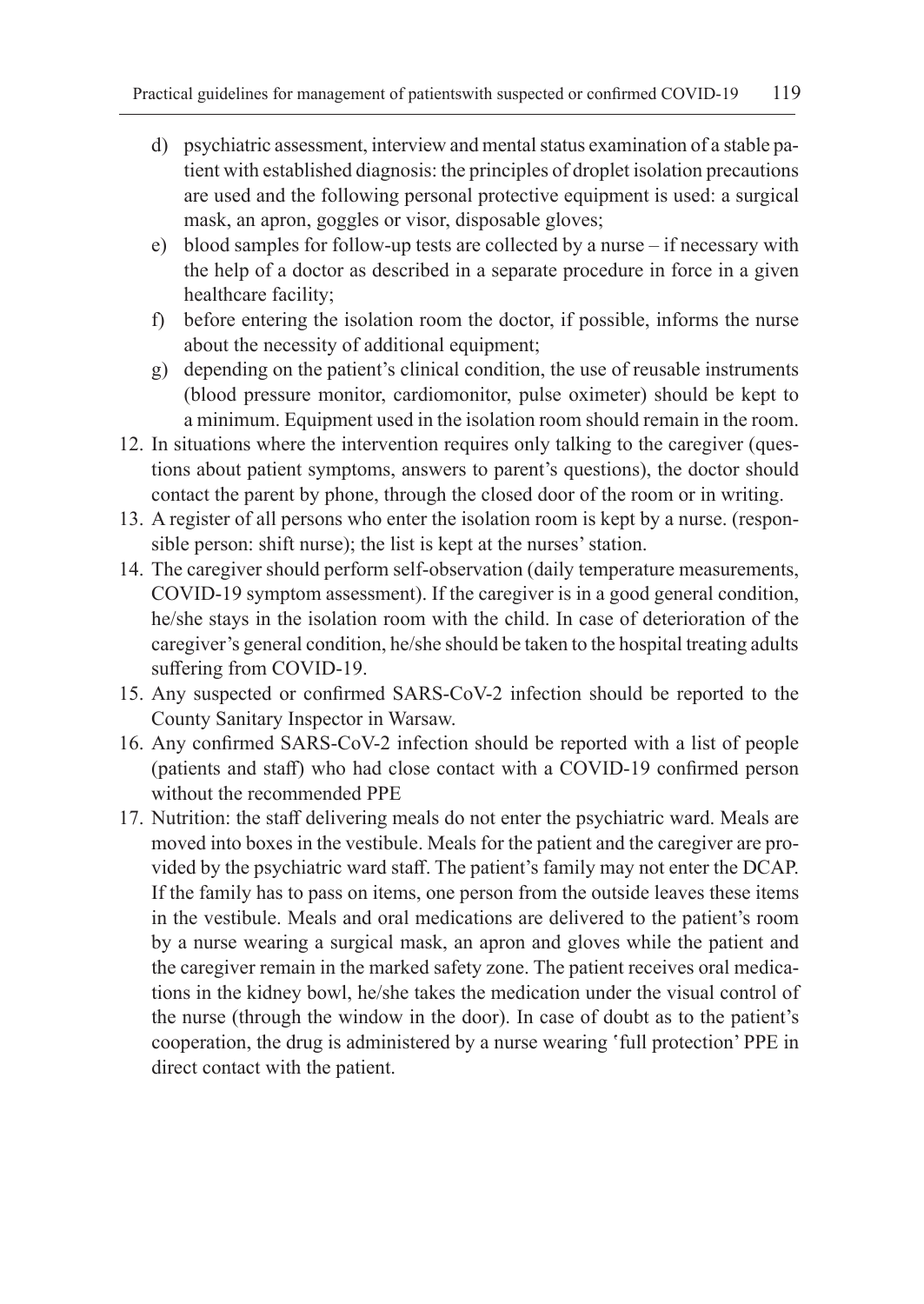- 18. The rules for collecting and labeling biological samples from a patient are described in a separate guidance in force at the University Clinical Center of the Medical University of Warsaw.
- 19. In case the patient is agitated and poses an epidemiological threat, it is possible to isolate the patient according to the Mental Health Protection Act of 19 August 1994. In accordance with the Act, this measure may be applied to the patients with mental disorders when they:
	- a) wage an attempt against their own life or health, or life or health of others;
	- b) commit a crime against public safety;
	- c) violently destroy or damage objects in their environment;
	- d) gravely disturb or obstruct the functioning of medical entity providing mental health services.

The current recommendations regarding the risk of SARS-CoV-2 infection impede the use of direct coercion measures described in the Mental Health Protection Act of 19 August 1994, when the patient poses a threat to him/her or others. The practical instructions for applying direct coercion to a patient with suspected COVID-19 are described below.

## **Guidelines**

- 1. In case the patient is agitated, make sure that he/she is not able to leave the isolation room (by closing the door).
- 2. Prior to applying direct coercion to the patient, he/she should be informed about it.
- 3. As soon as possible, a four-member immobilization team should be organized (doctor, nurse, paramedic, another staff member).
- 4. The immobilization team with a bed equipped with straps goes near the patient's room (the personal protective equipment is kept on the bed).
- 5. As soon as possible the immobilization team puts on 'full protection' personal protective equipment with goggles instead of visors.
- 6. The patient is asked to move away from the door behind the marked line.
- 7. Regardless of whether the patient obeyed, three of four members of the immobilization team enter the room trying to calm the patient down and the fourth one enters the room with the bed equipped with straps.
- 8. If there is a caregiver in the room, he/she is asked to move to the marked safety zone.
- 9. If the patient still needs direct coercion, the patient is being immobilized.
- 10. As far as possible the observation of the patient's condition is carried out by the nurse through the window in the door. If possible, the observation is carried out by the caregiver, if necessary, he/she measures patient's vital signs.

The urgent need to adapt our department for treating SARS-CoV-2 infected patients left several unresolved patient care issues that should be reconsidered: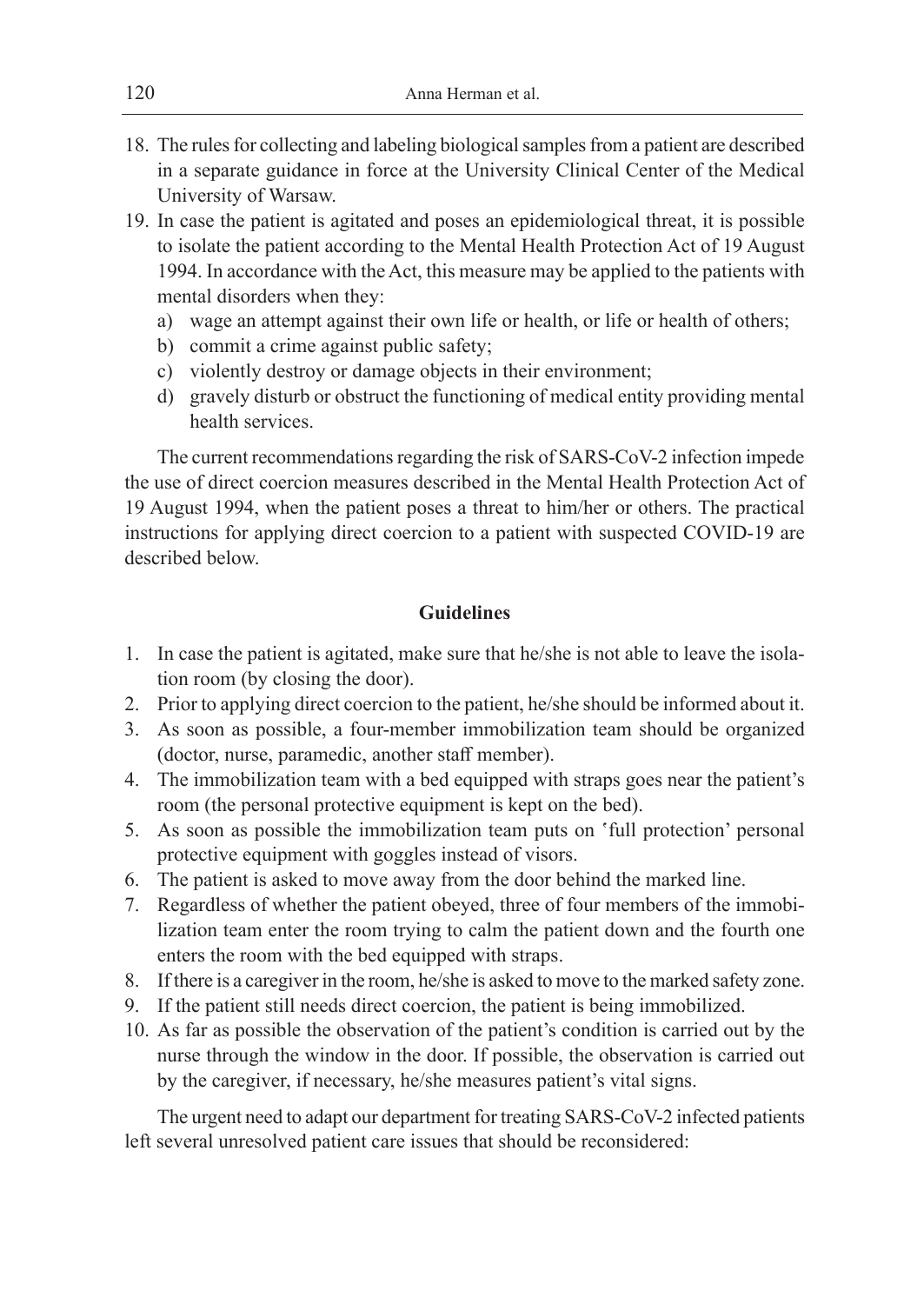- 1. Due to the need to isolate each patient, only a patient whose current behavior poses a threat to his/her own life or life and health of others may be admitted to the DCAP. Patients with problems such as suicidal thoughts and self-harm behaviors but without suicidal tendencies should stay home and be supervised by their parents. For many people keeping children safe at home can be challenging. In addition there are data which show that violence and vulnerability increase for children during periods of school closures [8]. This creates the risk of worsening patient's mental condition while staying at home.
- 2. Interviewing a patient who stays in an isolation room with the caregiver and talking to the caregiver in the patient's presence can create a risk of not receiving important information about the patients mental status and his/her social situation.
- 3. The conditions in which the patient and his/her caregiver are in the isolation room during the entire hospitalization and the fact that they are unable to leave the room may not be helpful in overcoming the mental crisis.
- 4. The caregiver is partly responsible for assessing the mental and physical condition of the patient, which can be difficult if the caregiver does not cooperate with the staff.

At present– considering the very small number of patients meeting the criteria for admission to the DCAP during the SARS-CoV-2 epidemic – it seems that the existence of two psychiatric wards for children and adolescents in Poland is not necessary

We hope that sharing our guidelines will be helpful for other psychiatric institutions for children providing psychiatric treatment for COVID-19 patients.

## **References**

- 1. Liu S, Yang L, Zhang C, Xiang YT, Liu Z, Hu S et al. *Online mental health services in China during the COVID-19 outbreak*. Lancet Psychiatry. 2020; 7(4): e17–e18.
- 2. Xiang YT, Zhao YJ, Liu ZH, Li XH, Zhao N, Cheung T et al. *The COVID-19 outbreak and psychiatric hospitals in China: Managing challenges through mental health service reform*. Int. J. Biol. Sci. 2020; 16(10): 1741–1744.
- 3. Li W, Yang Y, Liu ZH, Zhao YJ, Zhang Q, Zhang L et al. *Progression of mental health services during the COVID-19 outbreak in China*. Int. J. Biol. Sci. 2020; 16(10): 1732–1738.
- 4. Chinese Society of Psychiatry, 2020. *Expert consensus on managing pathway and coping strategies for patients with mental disorders during prevention and control of serious and outbreak infectious diseases (novel coronavirus pneumonia)*. Chin. J. Psychiatry. 2020; 53. Doi: https:// doi.org/10.3760/cma.j.cn113661-20200219-00039.
- 5. WHO. *Report of the WHO-China Joint Mission on Coronavirus Disease 2019 (COVID-19)*, 16–24 Feb, 2020. https://www.who.int/docs/defaultsource/coronaviruse/who-china-jointmission- -on-covid-19-final-report.pdf (retrieved: 9.04.2020).